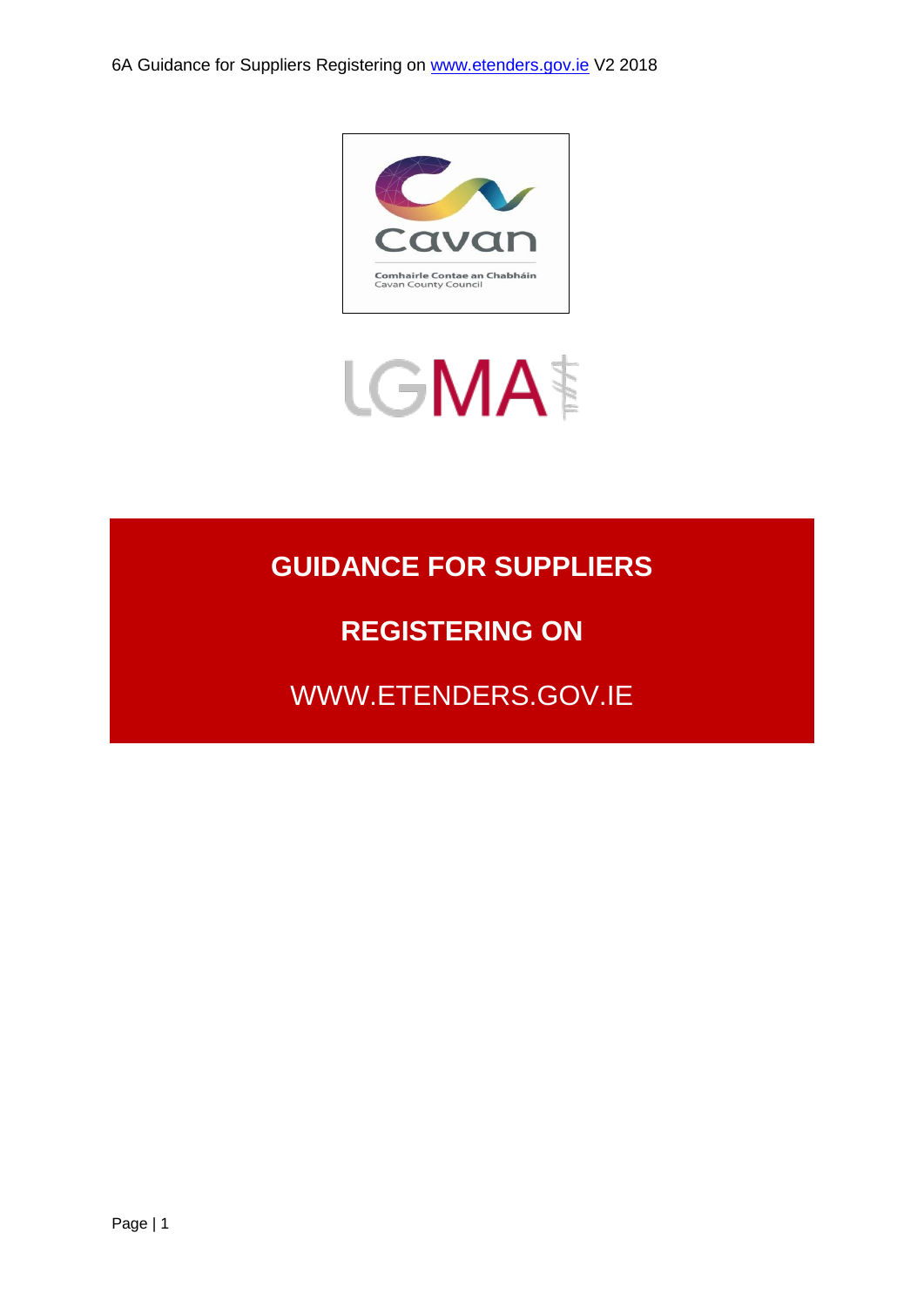### Contents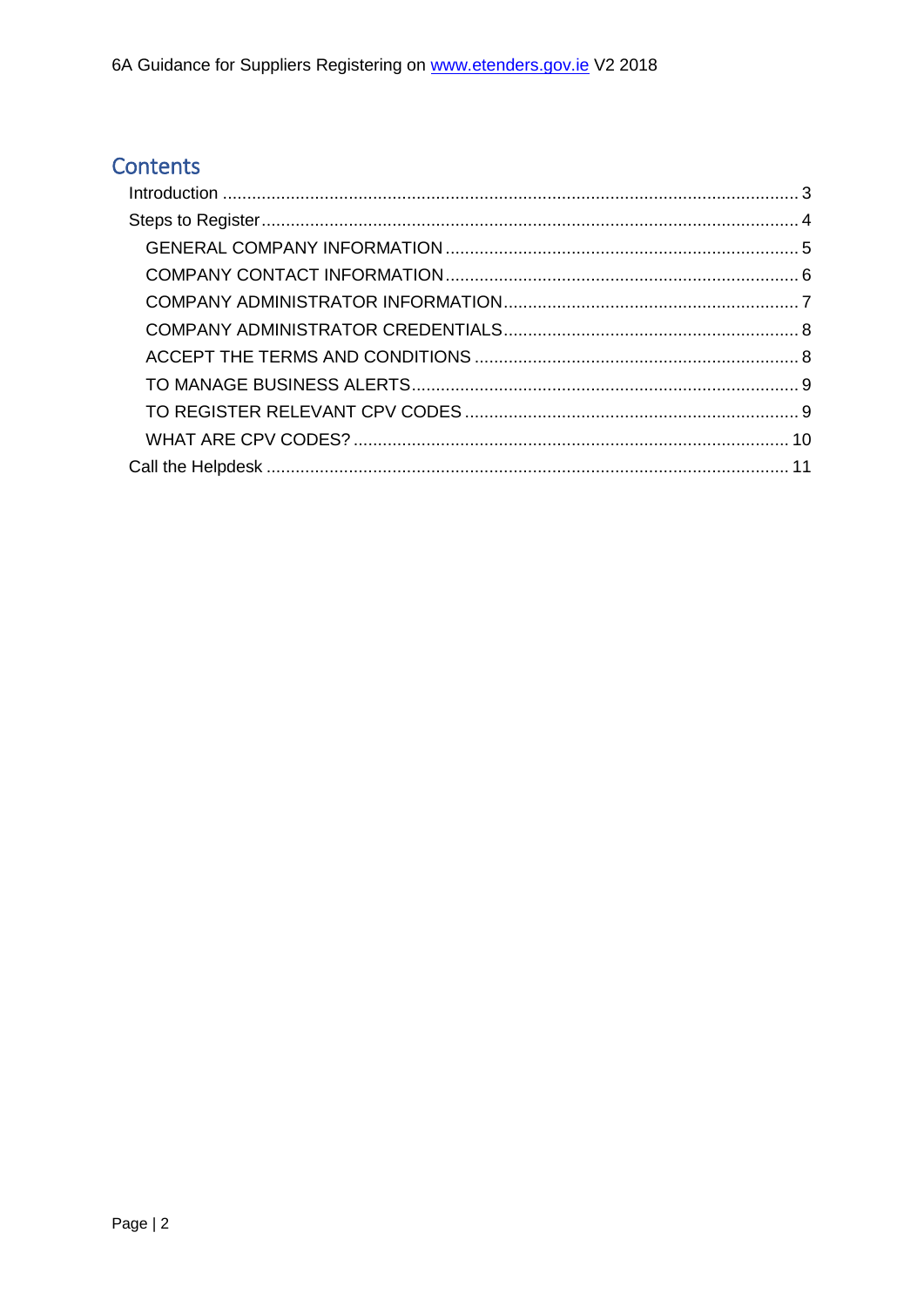#### <span id="page-2-0"></span>**Introduction**

[www.etenders.gov.ie](http://www.etenders.gov.ie/) is the primary tool used by Public Bodies in Ireland to advertise their requirements for contracts for supplies, works and services.

It is also being used more increasingly by Public Bodies for quotations and in the case of minicompetitions under framework agreements. The process for quotations and minicompetitions is similar with the following critical differences:

- In the case of quotations, the Buyer has discretion in who it chooses to invite to submit a quotation.
- In the case of mini-competitions, the Buyer must invite those who have been formally admitted to the framework agreement on foot of a previously advertised competition.

It is essential therefore that all suppliers are registered on the eTenders system in order to ensure they don't miss out on quotation and tender opportunities.

In the local authority sector, suppliers should also ensure they are registered on the SupplyGov system which is a separate tool used by the sector, available at [www.supplygov.ie.](http://www.supplygov.ie/)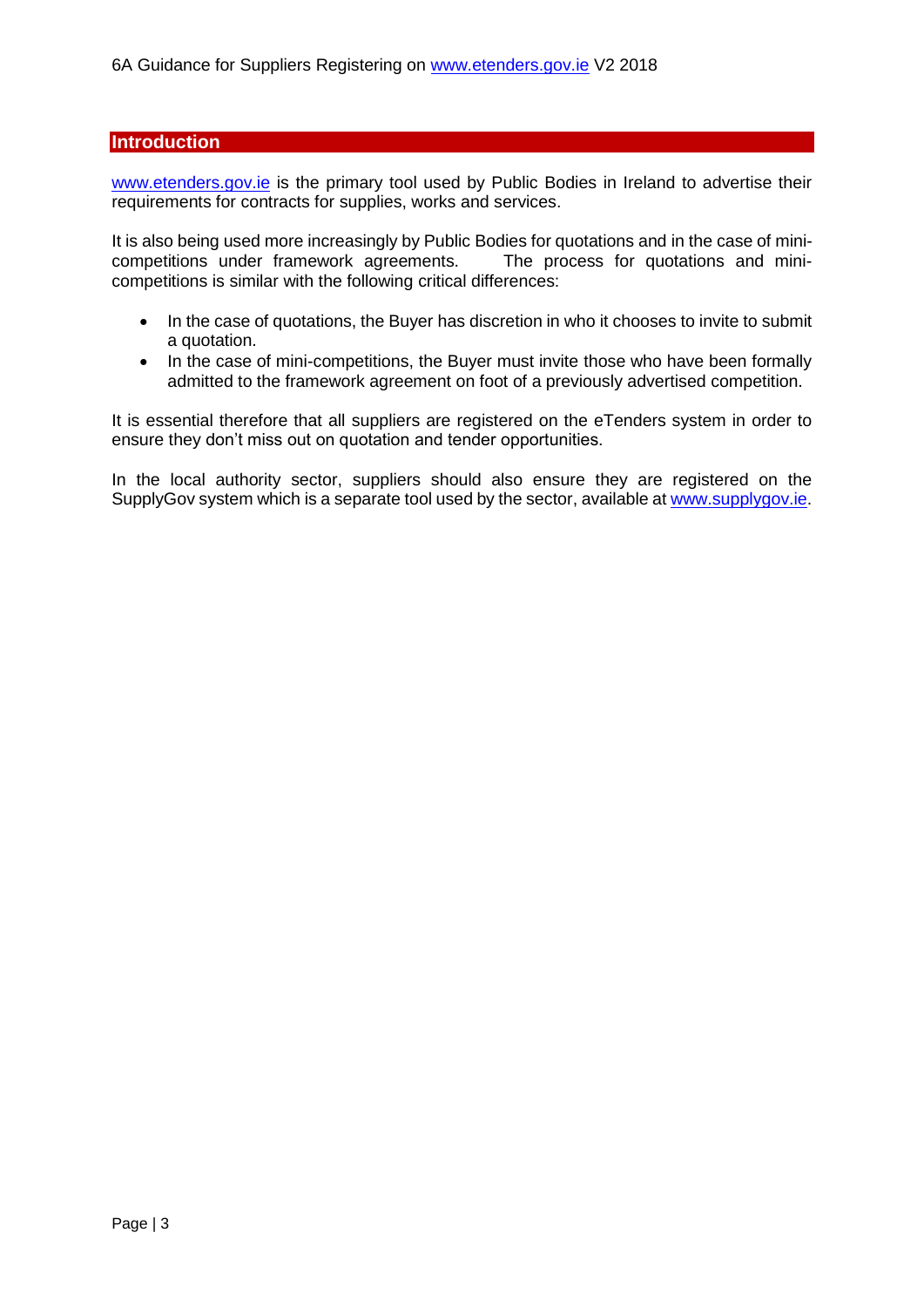#### <span id="page-3-0"></span>**Steps to Register**

There are a number of steps to be completed to ensure a comprehensive profile is created on the etenders website.

Step 1 Log on to [www.etenders.gov.ie](http://www.etenders.gov.ie/)

#### Step 2 Click on the Supplier Company Registration field

| Oifig um Sholáthar Rialtais                    | <b>Office of Government Procurement</b>                                                                                                                                                                                                   |
|------------------------------------------------|-------------------------------------------------------------------------------------------------------------------------------------------------------------------------------------------------------------------------------------------|
| <b>HOME</b>                                    | Welcome to the eTenders procurement website                                                                                                                                                                                               |
| <b>ABOUT US</b>                                | eTenders is the Irish Government's electronic tendering platform administered by the Office of                                                                                                                                            |
| <b>NOTICE SEARCH</b>                           | Government Procurement.                                                                                                                                                                                                                   |
| <b>CONTRACTS</b>                               | The platform is a central facility for all public sector contracting authorities to advertise procurement opportunities<br>and award notices. For procurement news and for quidance, legislation, and circulars under the National Public |
| <b>SUPPLIER COMPANY</b><br><b>REGISTRATION</b> | Procurement Policy Framework, please visit OCOD.COV.1e                                                                                                                                                                                    |
|                                                | eTenders Data Protection Statement<br>The eTenders Data Protection Statement is to inform users of this platform how their personal data is handled and                                                                                   |
| <b>LOGIN</b>                                   | their privacy rights. Information is provided on how personal data is processed through use of this platform                                                                                                                              |

Step 3 Complete the relevant fields: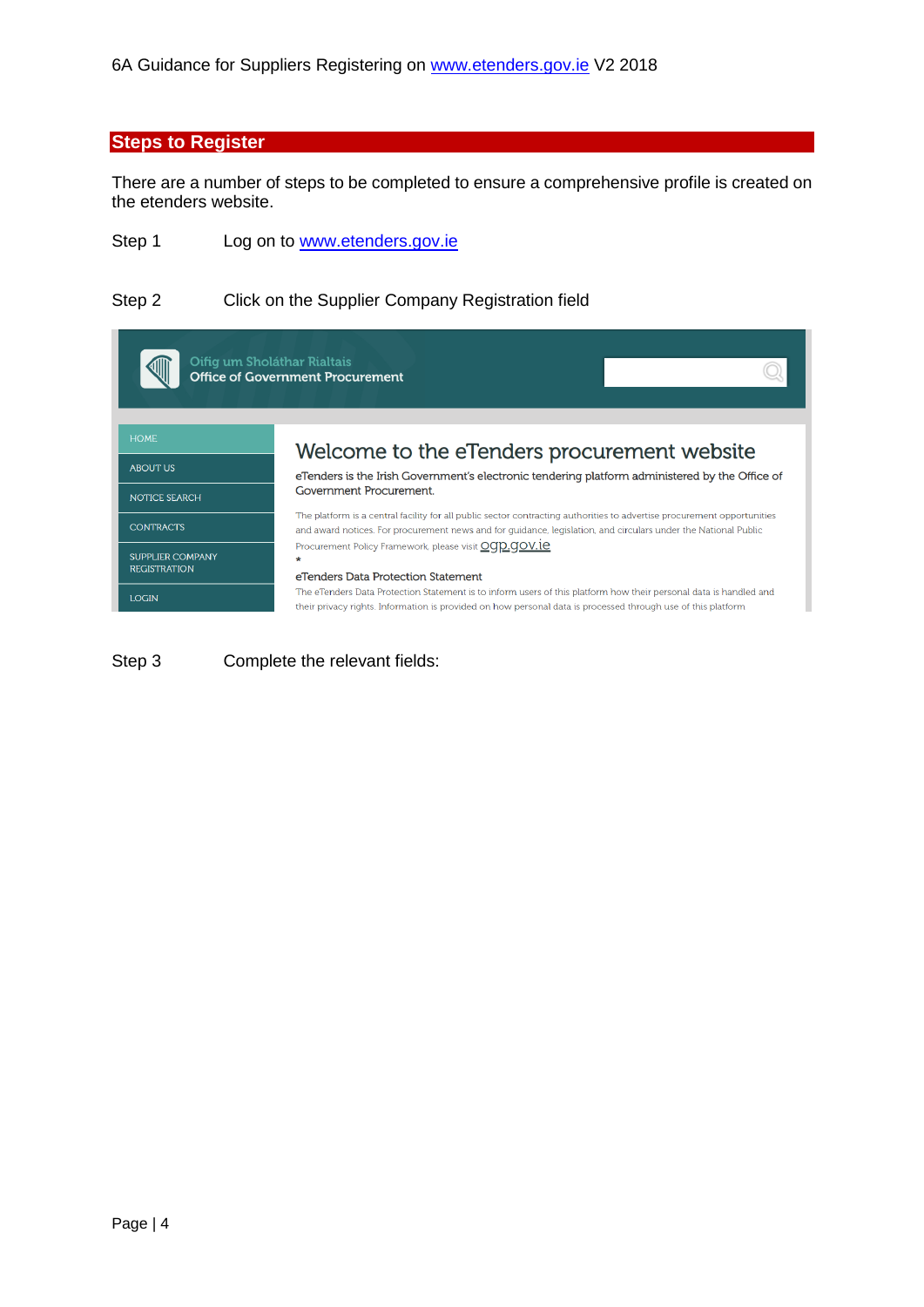<span id="page-4-0"></span>

| -- Select Type of Organisation v             |                           |
|----------------------------------------------|---------------------------|
|                                              | -- Not Applicable --<br>▼ |
| Company name $*$ $\odot$                     |                           |
|                                              |                           |
| VAT Number (or Organisation Number) * @      |                           |
|                                              |                           |
| Address * @                                  | County and/or Post Code @ |
|                                              |                           |
| City *                                       | Country *                 |
|                                              | No value selected<br>v    |
|                                              |                           |
| Description of business Max 500 characters * |                           |

Complete all relevant fields as detailed below:

- Type of organisation pick from Private Company, Public Limited Company, Sole Trader, Partnership, Charity Organisation, Representative Body or Public Interest / Non-Supplier.
- Type of business activity
- Company name enter formal business name
- VAT number if no VAT number, enter PPS number.
- Address Country / Post Code / City / Country
- Description of business enter pertinent information quickly identifying the type of supplies, works and services provided by the organisation.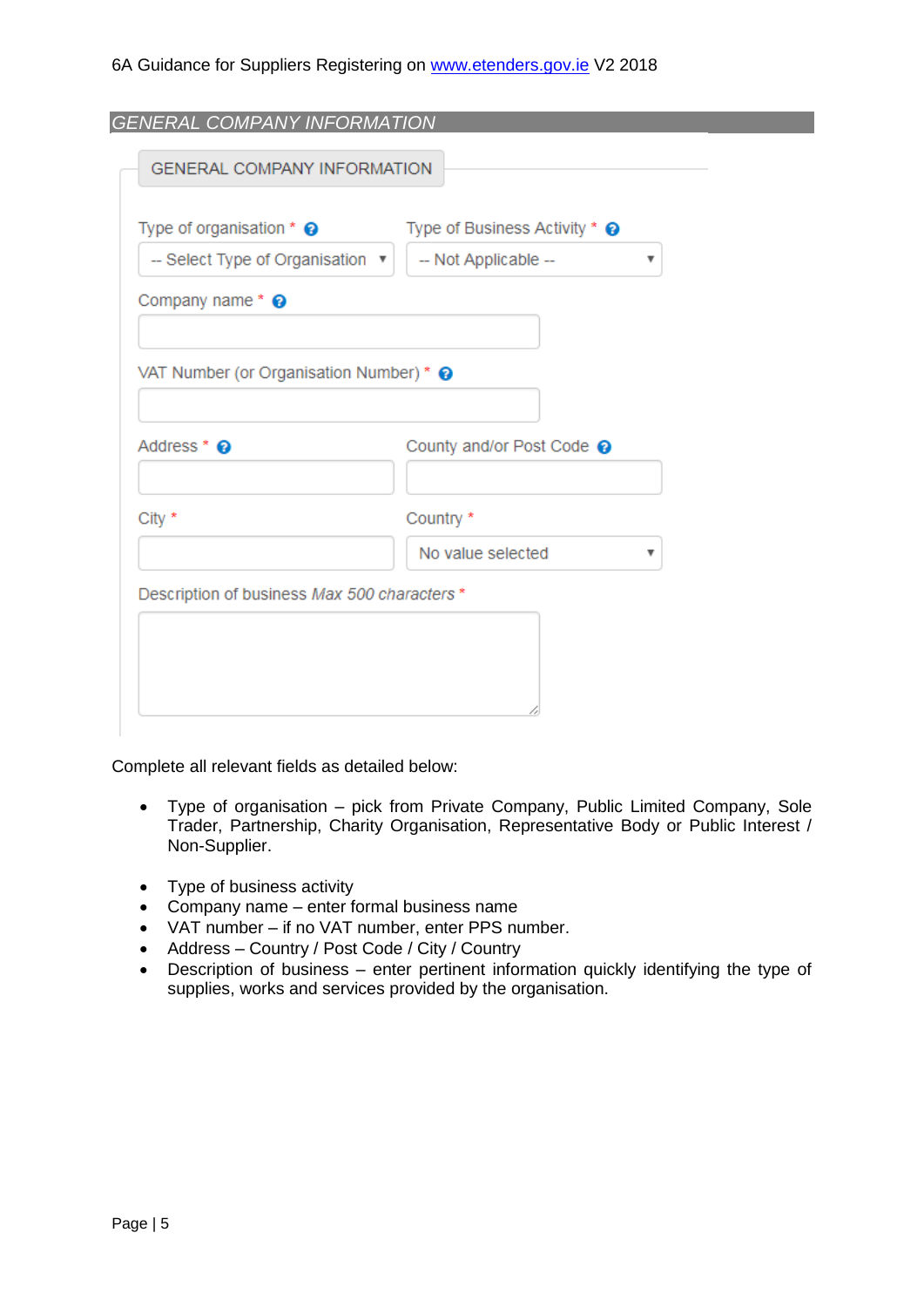<span id="page-5-0"></span>

| COMPANY CONTACT INFORMATION                           |                        |
|-------------------------------------------------------|------------------------|
| <b>COMPANY CONTACT INFORMATION</b>                    |                        |
| Point of contact * @                                  |                        |
| Phone type *                                          | Phone (+353 17654321)* |
| Default                                               | v                      |
| Email *                                               |                        |
|                                                       | <b>Test</b>            |
| <b>Point of Contact</b><br>Phone type<br>Phone number |                        |

• Email

**Note #1:** this point of contact is the primary person contacted for opportunities on eTenders. Additional contact points can be added once the profile is established.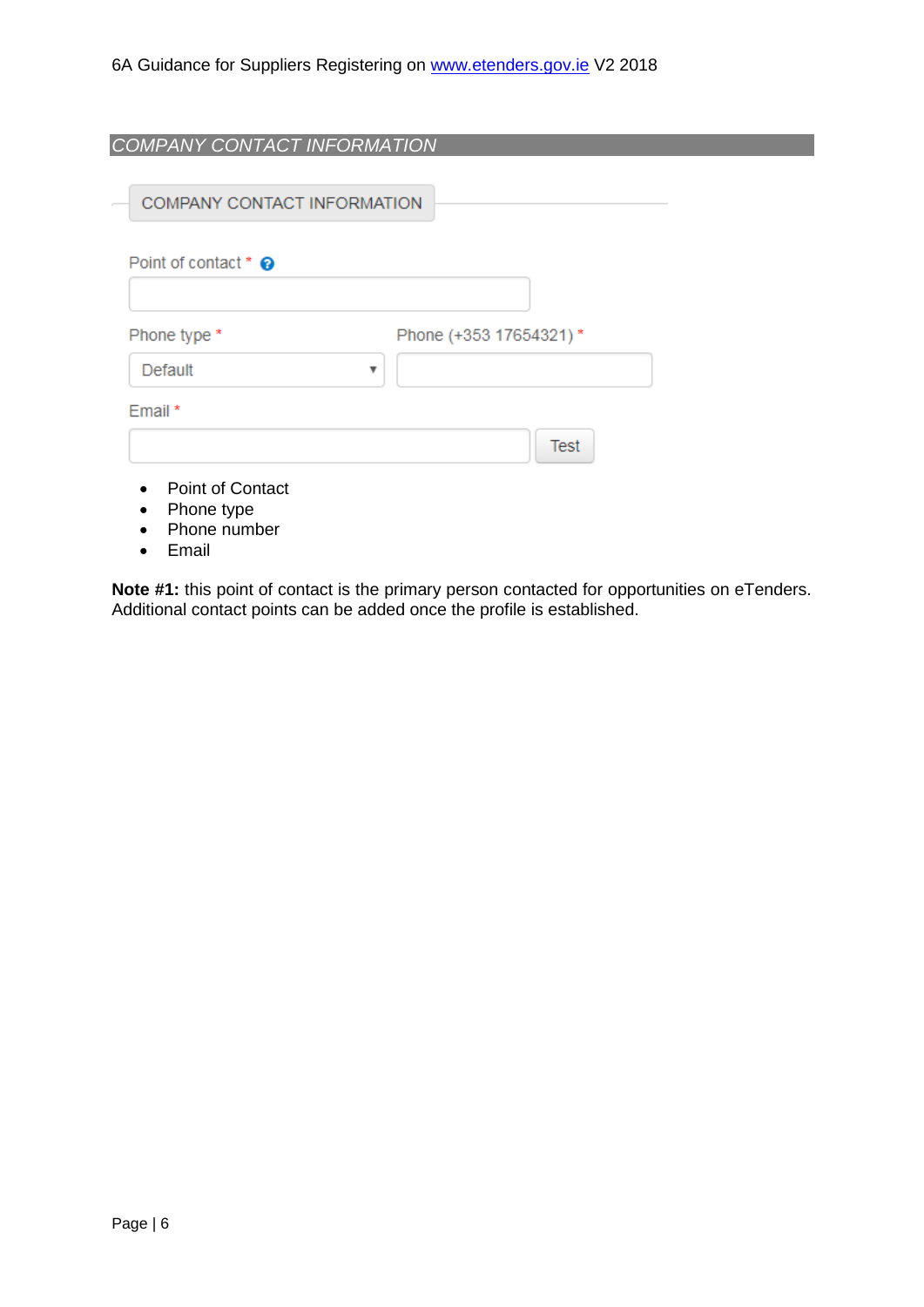<span id="page-6-0"></span>*COMPANY ADMINISTRATOR INFORMATION*

| COMPANY ADMINISTRATOR INFORMATION |                        |
|-----------------------------------|------------------------|
| ed Copy from above                |                        |
| First name *                      | Last name *            |
|                                   |                        |
| Title                             |                        |
|                                   |                        |
| Phone type *                      | Phone (+353 17654321)* |
| Default                           | v                      |
| Email*                            |                        |
|                                   | <b>Test</b>            |
| Preferred language *              |                        |
| No value selected                 | v                      |

Complete the following fields:

- First Name
- Last Name
- Title
- Phone type
- Phone number
- Email
- Preferred language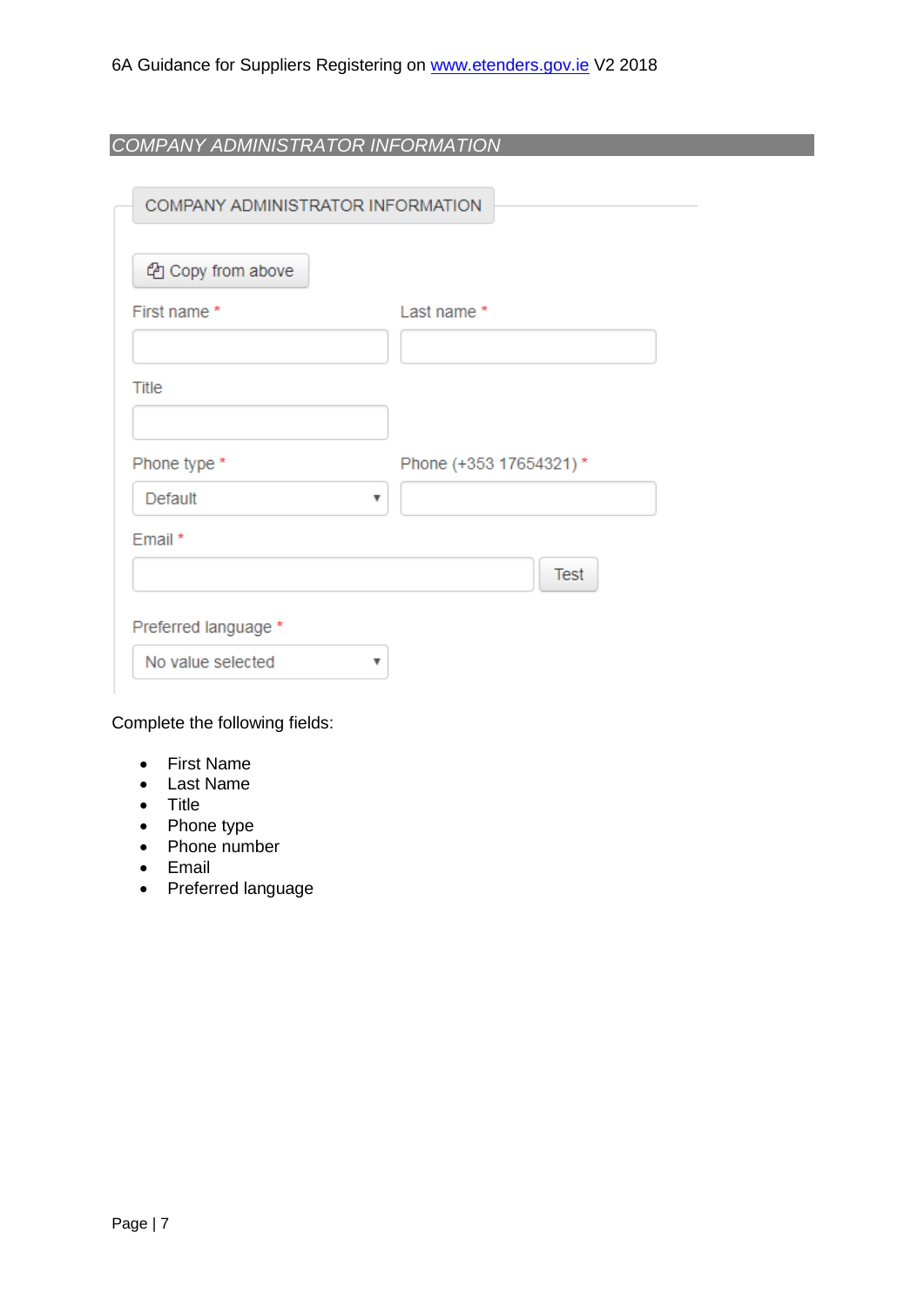<span id="page-7-0"></span>

| COMPANY ADMINISTRATOR CREDENTIALS |                                                                                                                                                                                                                                                                                                                                                               |
|-----------------------------------|---------------------------------------------------------------------------------------------------------------------------------------------------------------------------------------------------------------------------------------------------------------------------------------------------------------------------------------------------------------|
| COMPANY ADMINISTRATOR CREDENTIALS |                                                                                                                                                                                                                                                                                                                                                               |
| Username *<br>Password *          | A Passwords policy<br>• Password can contain only alphabets a-z, A-Z, numbers 0-9<br>and special characters $\frac{1}{2}$ $\frac{1}{2}$ $\frac{1}{2}$ $\frac{1}{2}$ $\frac{1}{2}$ $\frac{1}{2}$ $\frac{1}{2}$<br>• Password must be at least 6 characters long.<br>• Password must contain at least one letter<br>• Password must contain at least one number |
| Confirm password *                |                                                                                                                                                                                                                                                                                                                                                               |

#### Complete the following fields:

- Username
- Password
- Confirm password

You can add multiple email addresses to the system for email alerts.

| <b>EMAIL ADDRESSES FOR ALERTS</b> |                                                                                                                                                                                      |
|-----------------------------------|--------------------------------------------------------------------------------------------------------------------------------------------------------------------------------------|
| Add email                         | <b>O</b> Alert emails Please enter the email addresses for ALL<br>company users who you wish to receive copies of tender<br>invitations. Click Add email to add a new email address. |

#### <span id="page-7-1"></span>*ACCEPT THE TERMS AND CONDITIONS*

Terms & Conditions

Privacy policy

I have read the terms and accept them.

Save Cancel

• Accept terms and conditions

#### Press SAVE

eTenders will contact you within a few days to confirm your registration and access to the system.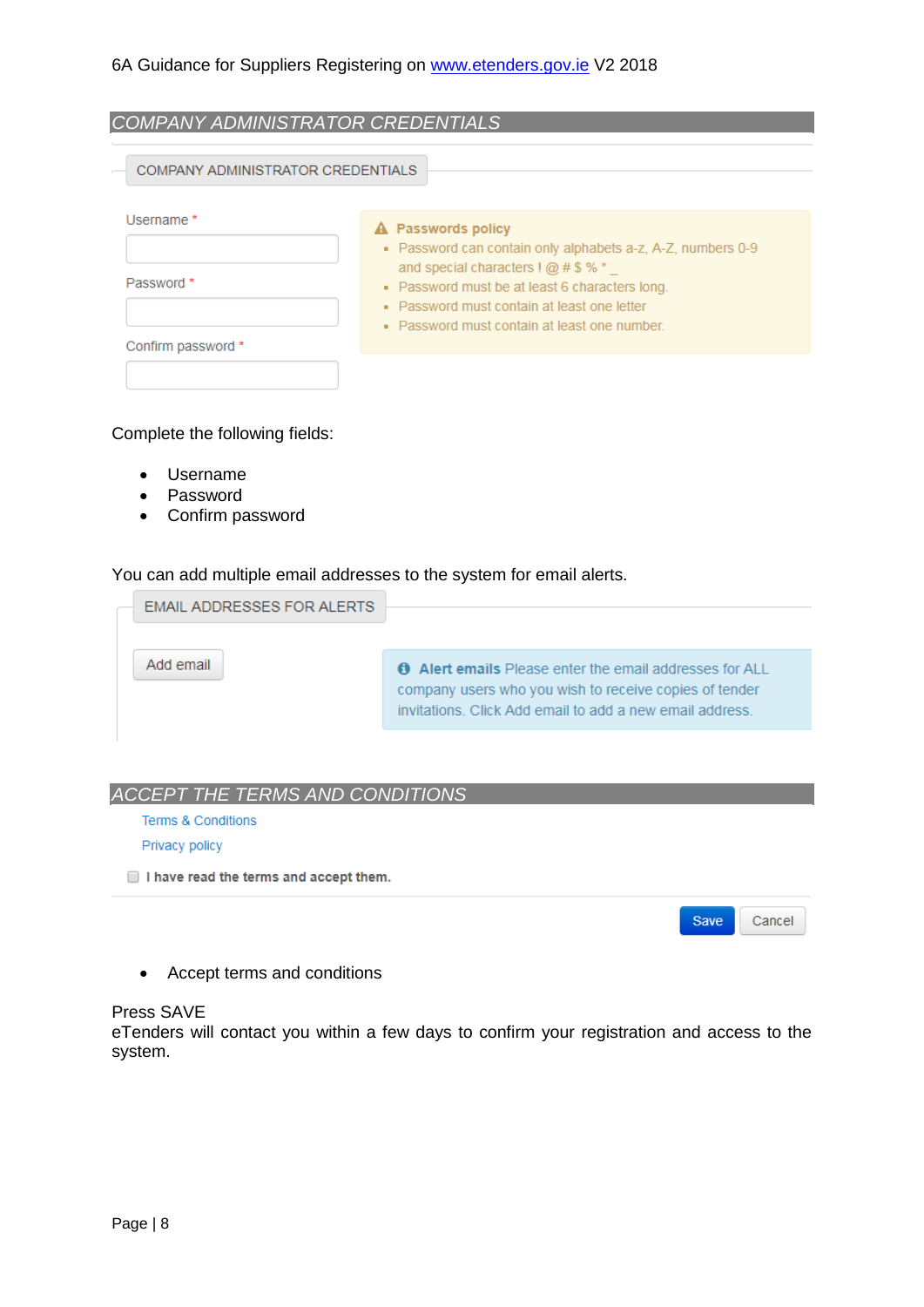## <span id="page-8-0"></span>*TO MANAGE BUSINESS ALERTS* Make sure the Business Alerts button is **Configure Business alerts** turned on and the relevant CPV Codes for the business have been selected. Add all relevant email addresses for **STATUS OF BUSINESS ALERTS** other colleagues to receive the Business Alerts. On Off ← Business alerts are on You have free subscription to business alerts. Start date: 26/04/2013 **Expiration date: 12/12/2999 EMAIL ADDRESSES** jeanne.copeland@greenville.ie x  $+$  Add email

Make sure to turn on Business Alerts and that the relevant CPV Codes have been selected, this is critical to ensure opportunities are not missed.

Additional email addresses can be added for other colleagues to receive the Business Alerts.

#### <span id="page-8-1"></span>*TO REGISTER RELEVANT CPV CODES*

Once registered ensure that the profile is complete and add the CPV codes (common procurement vocabulary) that are relevant to business. By completing these, the organisation will then receive regular email notifications, daily if applicable, on contract opportunities relevant to the business. Additional CPV codes can be added at any time.

To access this field, please log in - click on the **Administration Tab** on the top of the log-in screen.



Scroll down to the Current Service Subscriptions section and click on Manage Business Alerts field.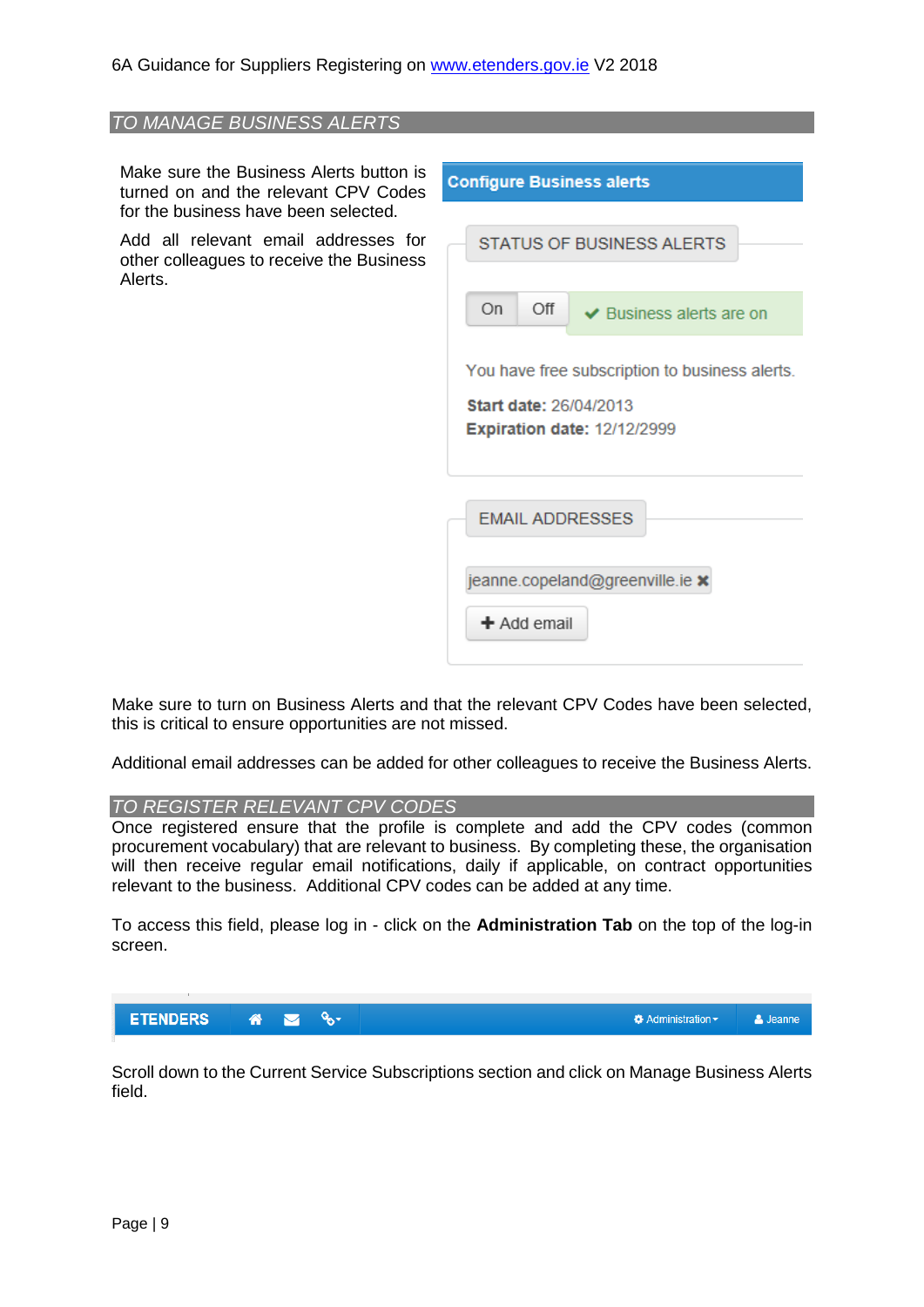| Edit    |
|---------|
| Display |
|         |

#### <span id="page-9-0"></span>*WHAT ARE CPV CODES?*

CPV Codes – the Common Procurement Vocabulary. This a special EU procurement coding for supplies, works and services to enable multi-lingual translation and interpretation of tender opportunities throughout the EU – it is used by Contracting Authorities to classify requirements consistently and to help suppliers find contract notices of interest to them.

By registering the relevant CPV Codes of interest on your profile on eTenders you are ensuring that don't miss out on tender opportunities. There is no limit to the number of CPV codes which you select.

The codes are structured as follows:

| Supplies start at                  | $\mid$ 01000000 – 44000000 and 48000000 |
|------------------------------------|-----------------------------------------|
| Services start at                  | $50000000 - 99000000$                   |
| Works are classified under Section | 45000000 only.                          |

On the CPV Codes section, click on Add CPV. There may be multiple codes that suit the business so spend time considering and selecting as many codes as are relevant. (the -9; -0 digits are check digits – it is the first 8 digits that dictate the category).

| CPV CODES           |                                                                                                       |  |
|---------------------|-------------------------------------------------------------------------------------------------------|--|
|                     | 48490000-9 Procurement software package x                                                             |  |
|                     | 72212490-0 Procurement software development services *                                                |  |
|                     | 72224000-1 Project management consultancy services <b>x</b>                                           |  |
|                     | 75000000-6 Administration, defence and social security services <b>x</b>                              |  |
|                     | 79000000-4 Business services: law, marketing, consulting, recruitment, printing and security <b>x</b> |  |
|                     | 80000000-4 Education and training services <b>x</b>                                                   |  |
| $\pm$ Add CPV codes |                                                                                                       |  |